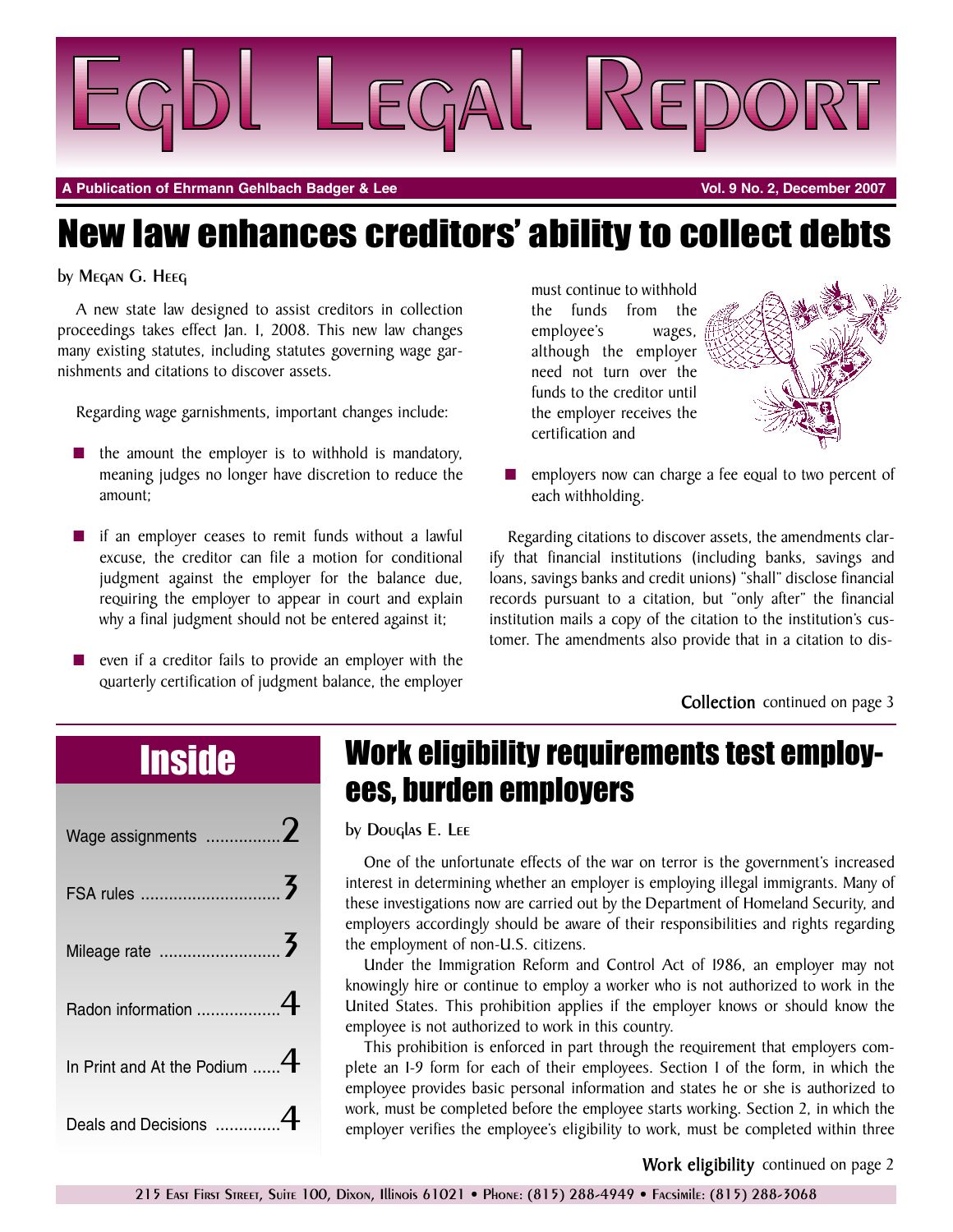## Rules regarding wage assignment must be strictly followed

### by Douglas E. Lee

Local employers increasingly are receiving wage assignments from cash advance and other companies that have loaned money to employees. The Illinois Wage Assignment Act strictly regulates wage assignments, and employers should not honor an assignment that does not comply with the Act.

To be effective, a wage assignment must:

- be signed by the employee;
- **■** be dated;
- contain the employee's Social Security number;
- contain the name of the employee's employer as of the date the assignment was signed;
- state the amount of money loaned;
- state the interest rate;
- **■** state the date each payment is due;
- **■** contain the words "Wage Assignment" in bold-faced letters of not less than one-quarter inch in height at the top of the page and also one inch above or below where the employee signed the document and
- be written as a separate instrument and not as part of the loan or sale document.

The Act further provides that a demand for the employee's wages cannot be made unless the employee has been in default for more than 40 days and unless the creditor notified the employee of its intent to enforce the wage assignment at least 20 days before serving the demand. The forms of the demand and of the notice of intent must substantially comply with the forms set forth in the Act.

If the employee believes he or she has a defense to the wage assignment, the employee must notify the employer in writing of the defense. This notification must be provided within 20 days of the date the employee receives the notice of intent or within five days of the date the employee receives his or her copy of the demand. The employee's notice of defense is not effective unless the employee also mails a copy to the creditor by registered or certified mail. If a notice of defense is served upon the employer, the employer must not honor the wage assignment.

If a notice of defense is not received and if the wage assignment, demand and notice of intent comply with the Act, the employer must withhold the statutorily required amount from the employee's wages. An employer may charge a \$12 fee for each wage assignment and apply that fee to the amount owed by the employee to the creditor. The assignment must be honored until the debt is paid in full or until the end of the payroll period that ends immediately prior to 84 days after service of the demand, whichever is earlier.

A wage assignment is not rendered invalid solely because the employee changes employers. A wage assignment remains valid against all future employers for two years from the date it is signed. In no event, however, can a wage assignment be enforced more than three years after it is signed.

An employer may not discharge or suspend an employee for assigning his or her wages.



### Eligibility . . .

Continued from page 1

days of the day the employee begins work.

Employers must have I-9 forms for all current employees. Employers must keep I-9 forms for former employees for the longer of three years from the date of hire or one year after the termination of employment.

Many employers have sought to comply with the Act by using the national employment eligibility verification system, an electronic system that compares a new hire's I-9 information against Social Security and Department of Homeland Security databases. In August,

however, Illinois amended its Right to Privacy in the Workplace Act to prohibit Illinois employers from enrolling in this system until the federal agencies are able to respond to employers more timely. This amendment was to take effect Jan. 1, 2008. In September, however, the United States challenged the amendment in court, leaving employers unsure as to how to proceed after the first of the year.

Penalties for violating the Act can be significant – in some cases up to \$11,000 per unauthorized worker. Employers therefore should create appropriate policies and procedures for completing and maintaining I-9 forms and ensure that employees with hiring responsibilities are trained in these policies and procedures. To test their systems, employers also should regularly conduct internal I-9 audits.

If an employer becomes the subject of an investigation, it should be aware that the government must give three days' notice before inspecting an employer's I-9 forms. An employer accordingly can ask an agent who appears without notice to return after three days. Employers can and should take advantage of this notice period to ensure their I-9 documentation is accurate and complete.

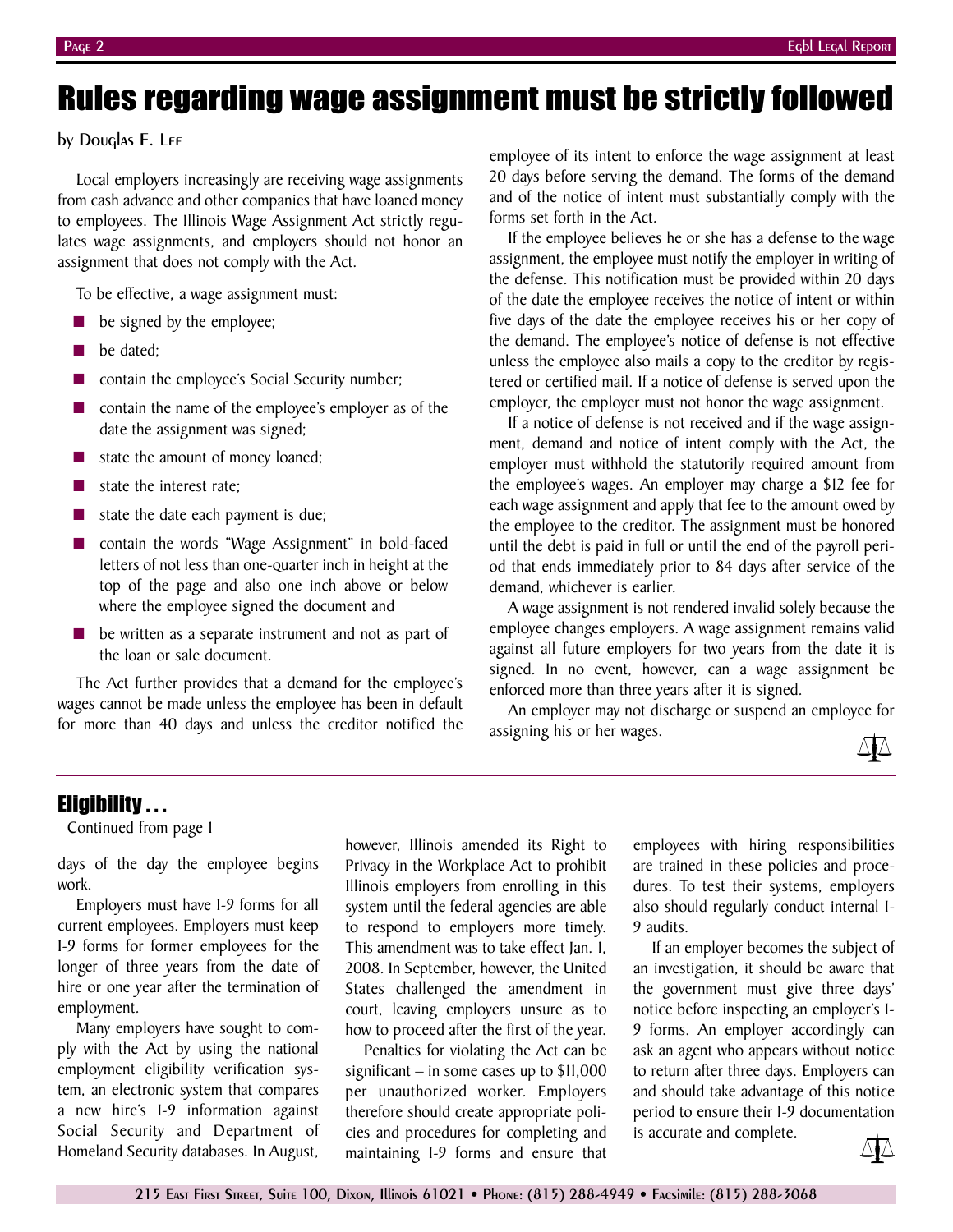## Compliance with FSA rules requires good communication

by Gary R. Gehlbach



An important player in every farming operation is the Farm Service Agency, which administers and manages federal farm commodity, credit, conservation, disaster and loan payments through a network

of regional and local offices. As with any bureaucracy, effective communication with the FSA requires that farmers and their advisers understand the agency's rules and procedures.

Because many farmers own their land in revocable trusts, the FSA has developed procedures for identifying the owner of the land. If the farmer is a trustee of the trust, the FSA uses the farmer's Social Security number as the trust's taxpayer identification number. Therefore, when we assist in establishing a trust and transferring farmland to a farmer as trustee, we encourage the client to deliver a copy of the deed in trust to the local FSA office and to direct the FSA to continue using the client's Social Security number

Farmers with a trust should take care that all of their farmland is in the trust. The FSA office cannot have some of a farmer's land registered in the farmer's name under the farmer's Social Security number, while other farmland is in the farmer's trust with the same federal taxpayer identification number.

An issue that has arisen recently with local FSA offices is documenting the signature authority of the trustee. For revocable trusts, the FSA is requesting a copy of the entire trust. However, it appears the FSA will accept only the first page, the signature page and the page or pages providing for signature authority, especially if those pages are part of a memorandum of certificate of trust signed by the farmer. In light of this FSA requirement, we have changed our procedures to incorporate in our memoranda of trust the requisite pages required by the FSA. Therefore, as soon as possible after establishing a trust and transferring farmland to the trust, the owner should deliver to the local FSA office copies of the deed in trust and the memorandum of trust that specifically includes as attachments the first and signature pages and the page or pages referencing signature authority of the trust itself.

When a farmer with a trust dies, the trust becomes irrevocable. At that time, the FSA office requires that a copy of the entire trust be provided. Also at that time, a separate federal taxpayer identification number is required, as the farmer's Social Security number is no longer able to be used for the trust after the farmer has died.

### Collection . . .

Continued from page 1

cover asset proceeding, the court can compel the debtor to resign membership in exchanges, clubs or other similar entities to enforce payment on the debt.

Other highlights of the amendments include:

- if a debtor fails to turn over personal property in response to a court order, and the creditor has a reasonable belief as to where the property is sequestered, the court can order the sheriff to "use reasonable force to enter" the location to recover the property;
- the process for enforcing federal judgments in the state court system has been simplified and
- a court now has the discretion to order that a debtor's personal property be sold other than through a sheriff's sale if another method is more appropriate.

Clearly, the amendments strengthen the existing collection processes, and, beginning Jan. 1, it should be a little easier for creditors in Illinois to collect their debts from those debtors who have the ability to pay.

## IRS increases mileage rate

The Internal Revenue Service recently announced that the standard mileage allowance will be increased



to 50.5¢ beginning Jan. 1, 2008. This is an increase from the current 48.5¢. However, the rate for using a car to get medical care or in connection with a move that qualifies for the moving expense deduction will be 19¢ a mile, down from 20¢ a mile in 2007. ∆∆